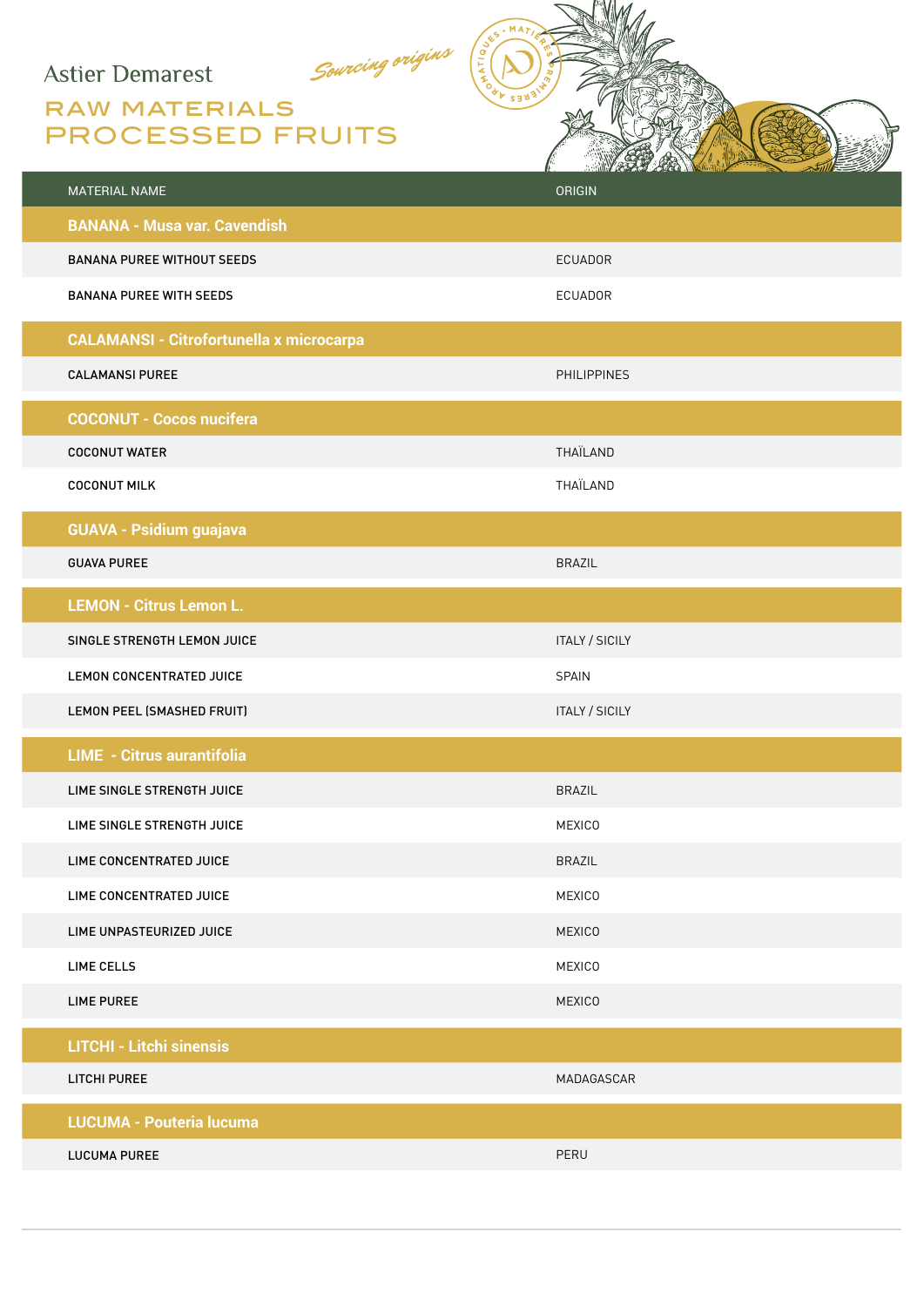| <b>MATERIAL NAME</b>                                | <b>ORIGIN</b>         |
|-----------------------------------------------------|-----------------------|
| <b>MANDARIN - Citrus resticulata blanco</b>         |                       |
| MANDARIN SINGLE STRENGTH JUICE                      | <b>ITALY</b>          |
| <b>MANGO - Mangifera indica L.</b>                  |                       |
| <b>MANGO PUREE</b>                                  | PERU                  |
| <b>NATURAL AROMA FTNF REFRIGERATED</b>              |                       |
| <b>PASSION FRUIT</b>                                | <b>ECUADOR</b>        |
| <b>PASSION FRUIT</b>                                | PERU                  |
| <b>MANGO</b>                                        | <b>ECUADOR</b>        |
| <b>MANGO</b>                                        | PERU                  |
| <b>ORANGE - Citrus sinensis L.</b>                  |                       |
| ORANGE SINGLE STRENGTH JUICE                        | <b>BRAZIL</b>         |
| ORANGE SINGLE STRENGTH JUICE                        | <b>MEXICO</b>         |
| ORANGE CONCENTRATED JUICE                           | <b>BRAZIL</b>         |
| <b>ORANGE CELLS</b>                                 | <b>MEXICO</b>         |
| ORANGES PEELS (SMASHED FRUIT)                       | <b>ITALY / SICILY</b> |
| <b>PASSION FRUIT - Passiflora edulis</b>            |                       |
| PASSION FRUIT SINGLE STRENGTH JUICE                 | <b>ECUADOR</b>        |
| PASSION FRUIT SINGLE STRENGTH JUICE                 | PERU                  |
| NON PASTEURIZED PASSION FRUIT SINGLE STRENGTH JUICE | <b>ECUADOR</b>        |
| NON PASTEURIZED PASSION FRUIT SINGLE STRENGTH JUICE | PERU                  |
| PASSION FRUIT PULP WITH SEEDS                       | <b>ECUADOR</b>        |
| PASSION FRUIT PULP WITH SEEDS                       | PERU                  |
| PASSION FRUIT CONCENTRATED JUICE                    | <b>ECUADOR</b>        |
| PASSION FRUIT CONCENTRATED JUICE                    | PERU                  |
| CLARIFIED PASSION FRUIT CONCENTRATED JUICE          | ECUADOR               |
| CLARIFIED PASSION FRUIT CONCENTRATED JUICE          | PERU                  |
| <b>PHYSALIS - Physalis L.</b>                       |                       |
| PHYSALIS PUREE                                      | PERU                  |
| WHOLE PHYSALIS WITHOUT LEAVES IQF                   | PERU                  |